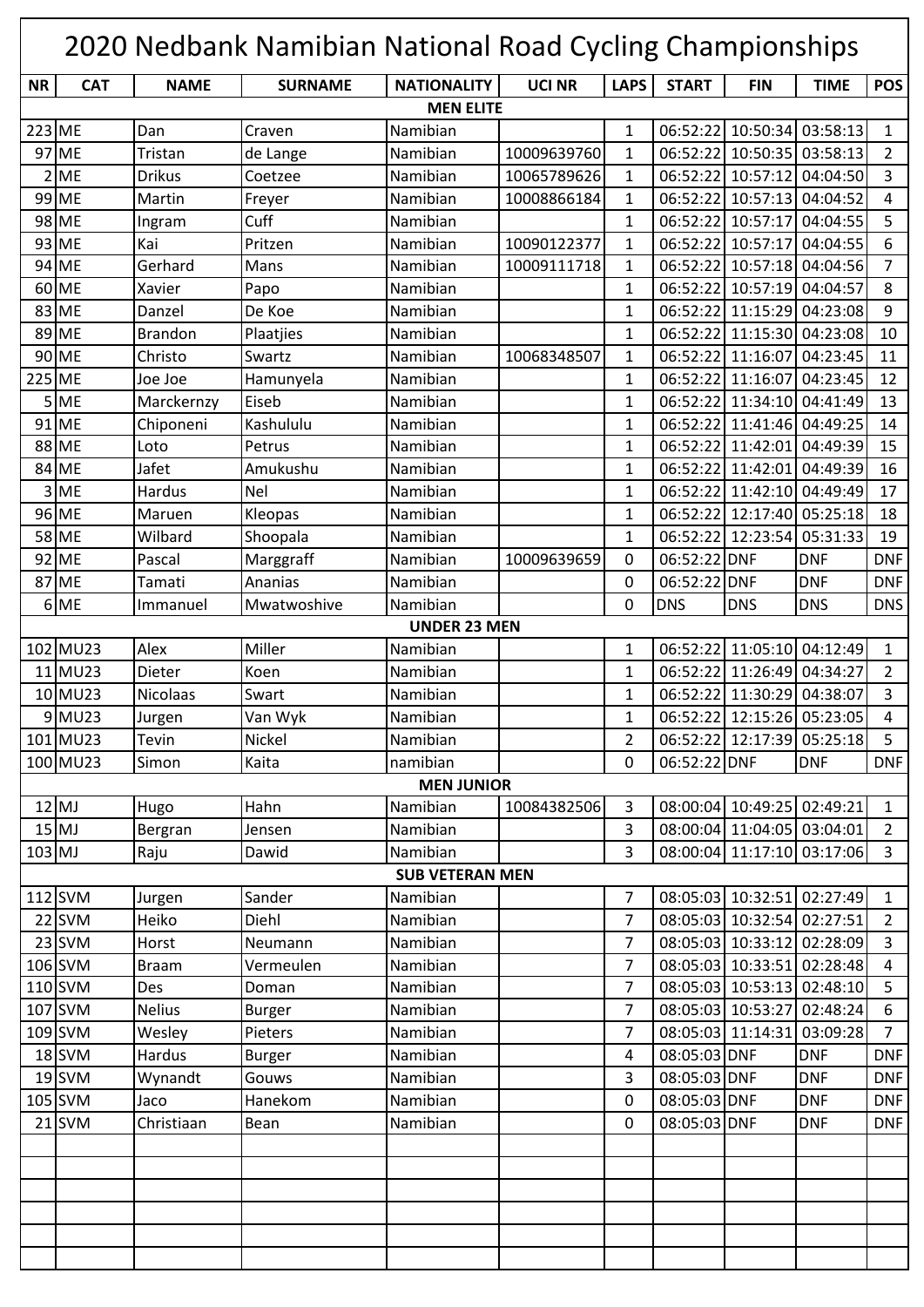|                                                                                                                | <b>VETERAN MEN</b> |                   |                 |                         |             |                |              |                            |                            |                |
|----------------------------------------------------------------------------------------------------------------|--------------------|-------------------|-----------------|-------------------------|-------------|----------------|--------------|----------------------------|----------------------------|----------------|
| $203$ VM                                                                                                       |                    | Jaco              | Lamprecht       | Namibian                |             | 6              |              |                            | 08:07:04 10:15:52 02:08:48 | $\mathbf{1}$   |
|                                                                                                                | $29$ VM            | Pierre Andre      | Knoetze         | Namibian                |             | 6              |              |                            | 08:07:04 10:15:52 02:08:48 | $\overline{2}$ |
| 115 VM                                                                                                         |                    | <b>COBUS</b>      | <b>SMIT</b>     | Namibian                |             | 6              |              |                            | 08:07:04 10:16:11 02:09:08 | $\overline{3}$ |
| 120 VM                                                                                                         |                    | Clinton           | Hilfiker        | Namibian                |             | 6              |              |                            | 08:07:04 10:16:13 02:09:09 | $\overline{4}$ |
|                                                                                                                | $31$ VM            | Jacques           | Celliers        | Namibian                |             | 6              |              | 08:07:04 10:16:30 02:09:27 |                            | 5              |
| $222$ VM                                                                                                       |                    | Leander           | <b>Borg</b>     | Namibian                |             | 6              |              |                            | 08:07:04 10:16:47 02:09:44 | 6              |
| $113$ VM                                                                                                       |                    | Mannie            | Heymans         | Namibian                |             | 6              |              | 08:07:04 10:17:08          | 02:10:05                   | $\overline{7}$ |
| $119$ VM                                                                                                       |                    | Christopher       | Du Plessis      | Namibian                |             | 6              |              | 08:07:04 10:18:41          | 02:11:37                   | 8              |
|                                                                                                                | $25$ VM            | Fana              | Lambert         | Namibian                |             | 6              |              |                            | 08:07:04 10:27:32 02:20:28 | 9              |
| 200 VM                                                                                                         |                    | Anthony           | Coomer          | Namibian                |             | 6              |              | 08:07:04 10:28:05 02:21:02 |                            | 10             |
|                                                                                                                | $26$ VM            | <b>Brian</b>      | Key             | Namibian                |             | 6              |              |                            | 08:07:04 10:36:10 02:29:06 | 11             |
| $116$ VM                                                                                                       |                    | Jacques           | <b>Marais</b>   | Namibian                |             | 6              |              | 08:07:04 10:36:43 02:29:40 |                            | 12             |
| 204 VM                                                                                                         |                    | Volker            | Engling         | Namibian                |             | 6              |              |                            | 08:07:04 10:46:26 02:39:23 | 13             |
|                                                                                                                | $24$ VM            | Mario             | <b>Brandt</b>   | Namibian                |             | 6              |              |                            | 08:07:04 10:57:08 02:50:04 | 14             |
| 202 VM                                                                                                         |                    | Kevin             | Fick            | <b>RSA</b>              |             | 3              | 08:07:04 DNF |                            | <b>DNF</b>                 | <b>DNF</b>     |
|                                                                                                                |                    |                   |                 | <b>MASTER MEN</b>       |             |                |              |                            |                            |                |
|                                                                                                                | 207 MM             | Gerhard           | Mans (snr)      | Namibian                |             | 5              |              |                            | 08:09:01 10:00:33 01:51:32 | $\mathbf{1}$   |
|                                                                                                                | 49 MM              | Louis             | Peens           | <b>RSA</b>              |             | 5              |              |                            | 08:09:01 10:00:34 01:51:33 | $\overline{2}$ |
|                                                                                                                | 50 MM              | <b>Nick</b>       | Du Plessis      | Namibian                |             | 5              |              |                            | 08:09:01 10:00:39 01:51:38 | $\overline{3}$ |
|                                                                                                                | 46 MM              | Tiaan             | Nel             | Namibian                |             | 5              | 08:09:01     |                            | 10:00:44 01:51:43          | $\overline{4}$ |
|                                                                                                                | 205 MM             | George            | Thiele          | <b>South African</b>    |             | 5              | 08:09:01     |                            | 10:00:47 01:51:46          | 5              |
|                                                                                                                | 206 MM             | Stefan            | <b>Bohlke</b>   | Namibian                |             | 5              | 08:09:01     |                            | 10:00:59 01:51:58          | 6              |
|                                                                                                                | 47 MM              | Frank             | Bombosch        | Namibian                |             | 5              |              |                            | 08:09:01 10:03:40 01:54:39 | $\overline{7}$ |
|                                                                                                                | 208 MM             | Eckhard           | Waldschmidt     | Namibian                |             | 5              |              | 08:09:01 10:30:27          | 02:21:26                   | 8              |
|                                                                                                                |                    |                   |                 | <b>GRAND MASTER MEN</b> |             |                |              |                            |                            |                |
|                                                                                                                | 53 GMM             | Jean              | <b>Marais</b>   | <b>South African</b>    |             | 4              |              |                            | 08:16:06 09:54:36 01:38:30 | $\mathbf{1}$   |
|                                                                                                                | 51 GMM             | Klaus             | Schade          | German                  |             | 4              |              | 08:16:06 10:03:52          | 01:47:47                   | 2 <sup>1</sup> |
|                                                                                                                | 52 GMM             | Hans-Peter        | <b>Drobisch</b> | German                  |             | 4              |              |                            | 08:16:06 10:04:15 01:48:10 | $\overline{3}$ |
|                                                                                                                | 209 GMM            | Roland            | Graf            | <b>Swiss</b>            |             | 4              |              |                            | 08:16:06 10:14:45 01:58:39 | $\overline{4}$ |
|                                                                                                                |                    |                   |                 | <b>UNDER 16 BOYS</b>    |             |                |              |                            |                            |                |
|                                                                                                                | 33 U16B            | Adrian            | Key             | Namibian                |             | 5              |              |                            | 08:11:04 10:12:06 02:01:01 | 1              |
|                                                                                                                | 34 U16B            | Kevin             | Lowe            | Namibian                |             | 5              |              |                            | 08:11:04 10:12:06 02:01:01 | $2^{\circ}$    |
|                                                                                                                |                    |                   |                 | <b>UNDER 14 BOYS</b>    |             |                |              |                            |                            |                |
|                                                                                                                | 62 U14B            | Roger             | Surén           | Namibian                |             | 4              |              |                            | 08:17:04 10:14:14 01:57:11 | $\mathbf{1}$   |
|                                                                                                                |                    |                   |                 | <b>UNDER 12 BOYS</b>    |             |                |              |                            |                            |                |
|                                                                                                                | 70 U12B            | Nathan            | Chase           | Namibian                |             | 3              |              |                            | 08:18:03 09:43:02 01:24:58 | 1              |
|                                                                                                                | 67 U12B            | Marco             | Thiel           | Namibian                |             | 3              |              |                            | 08:18:03 09:43:02 01:24:59 | $\overline{2}$ |
|                                                                                                                | 68 U12B            | Sean              | Lowe            | Namibian                |             | 3              |              |                            | 08:18:03 09:43:10 01:25:07 | $\overline{3}$ |
|                                                                                                                | 212 U12B           | Russel            | Fick            | Namibian                |             | 3              |              |                            | 08:18:03 09:43:31 01:25:28 | $\overline{4}$ |
|                                                                                                                | 210 U12B           | Torrence          | Morkel          | Namibian                |             | 3              |              |                            | 08:18:03 10:30:14 02:12:10 | 5              |
|                                                                                                                | 211 U12B           | Shawn             | Morkel          | Namibian                |             | $\mathbf{1}$   | 08:19:03 DNF |                            | <b>DNF</b>                 | <b>DNF</b>     |
|                                                                                                                |                    |                   |                 | <b>UNDER 10 BOYS</b>    |             |                |              |                            |                            |                |
|                                                                                                                | 79 U10B            | Micah             | Chase           | Namibian                |             | $\overline{2}$ |              |                            | 08:19:03 09:26:55 01:07:53 | $\mathbf{1}$   |
|                                                                                                                |                    | Luke              | Coomer          | Namibian                |             | $\overline{2}$ |              |                            |                            | $2^{\circ}$    |
| 77 U10B<br>08:19:03 09:27:02 01:07:59<br><b>WOMEN ELITE</b>                                                    |                    |                   |                 |                         |             |                |              |                            |                            |                |
| 214 WE                                                                                                         |                    | Vera              | Adrian          | Namibian                | 10007521928 | 3              |              |                            | 08:02:03 11:06:51 03:04:48 | $\mathbf{1}$   |
| 213 WE                                                                                                         |                    | Irene             | Steyn           | Namibian                | 10008598022 | 3              |              |                            | 08:02:03 11:23:06 03:21:03 | $2^{\circ}$    |
|                                                                                                                |                    |                   |                 | <b>JUNIOR WOMEN</b>     |             |                |              |                            |                            |                |
| $17$ WJ<br>08:04:03 10:37:15 02:33:12<br>10084225383<br>Du Plessis<br>Namibian<br>$\mathbf{1}$<br>$\mathbf{1}$ |                    |                   |                 |                         |             |                |              |                            |                            |                |
| $215$ WJ                                                                                                       |                    | Monique<br>Olivia | Shililifa       | Namibian                |             | $\mathbf{1}$   |              |                            | 08:04:03 11:02:12 02:58:09 | $\overline{2}$ |
| $217$ WJ                                                                                                       |                    | Faiza             | Nickel          | Namibian                |             | $\mathbf{1}$   |              |                            | 08:04:03 11:31:23 03:27:20 | $\overline{3}$ |
| 216 WJ                                                                                                         |                    | Ashanti           | Auchas          | Namibian                |             | 0              | 08:04:03 DNF |                            | <b>DNF</b>                 | <b>DNF</b>     |
|                                                                                                                |                    |                   |                 |                         |             |                |              |                            |                            |                |
|                                                                                                                |                    |                   |                 |                         |             |                |              |                            |                            |                |
|                                                                                                                |                    |                   |                 |                         |             |                |              |                            |                            |                |
|                                                                                                                |                    |                   |                 |                         |             |                |              |                            |                            |                |